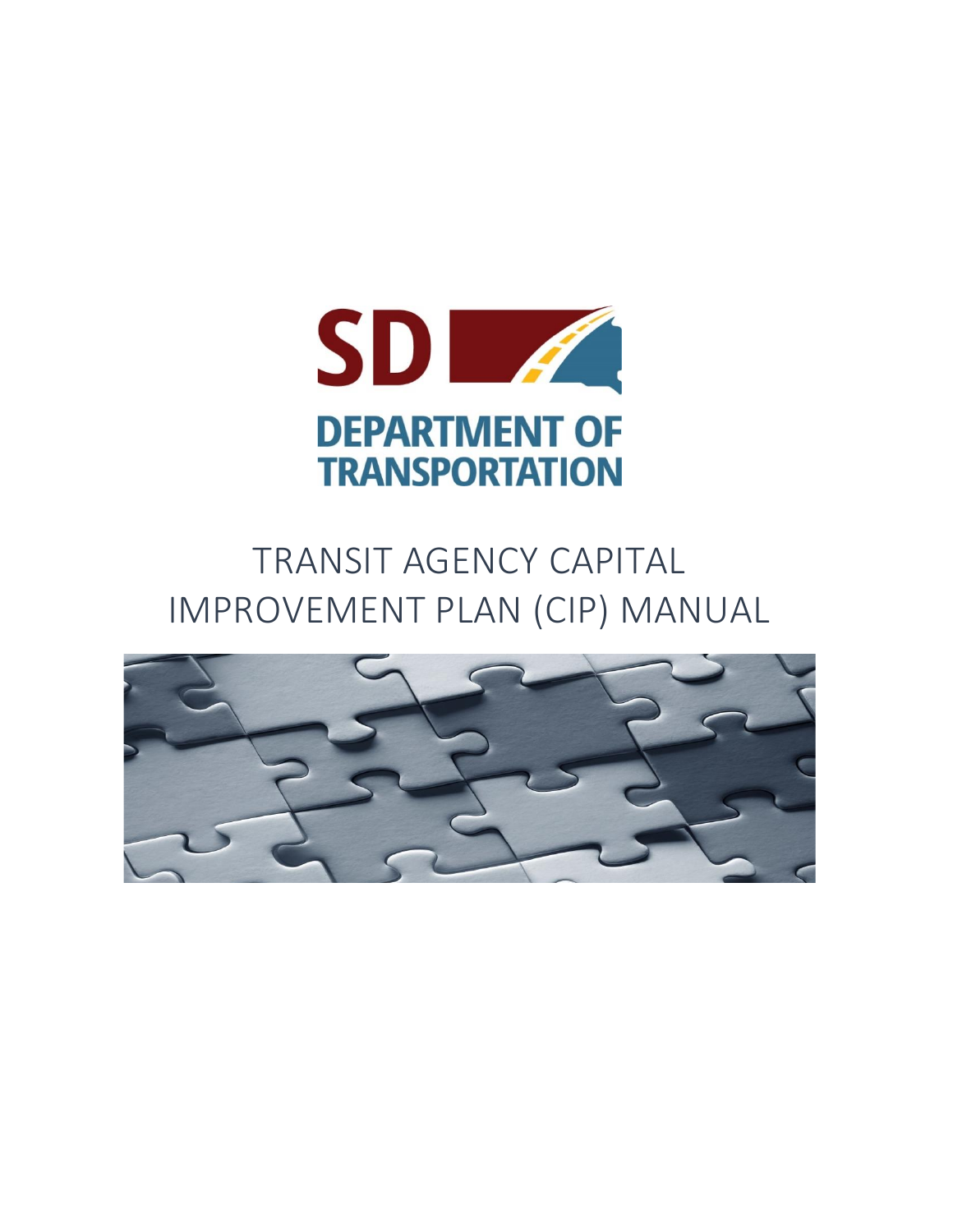Transit planning is part of an intermodal transportation planning process covering primarily highways and transit, but also includes other transportation modes such as bicycle/pedestrian and freight. The best planning processes also integrate transit planning with human services planning, as well as planning for other community services. The basic structure and elements common to transit planning are detailed in the diagram below.

## South Dakota Transportation Planning Hierarchy



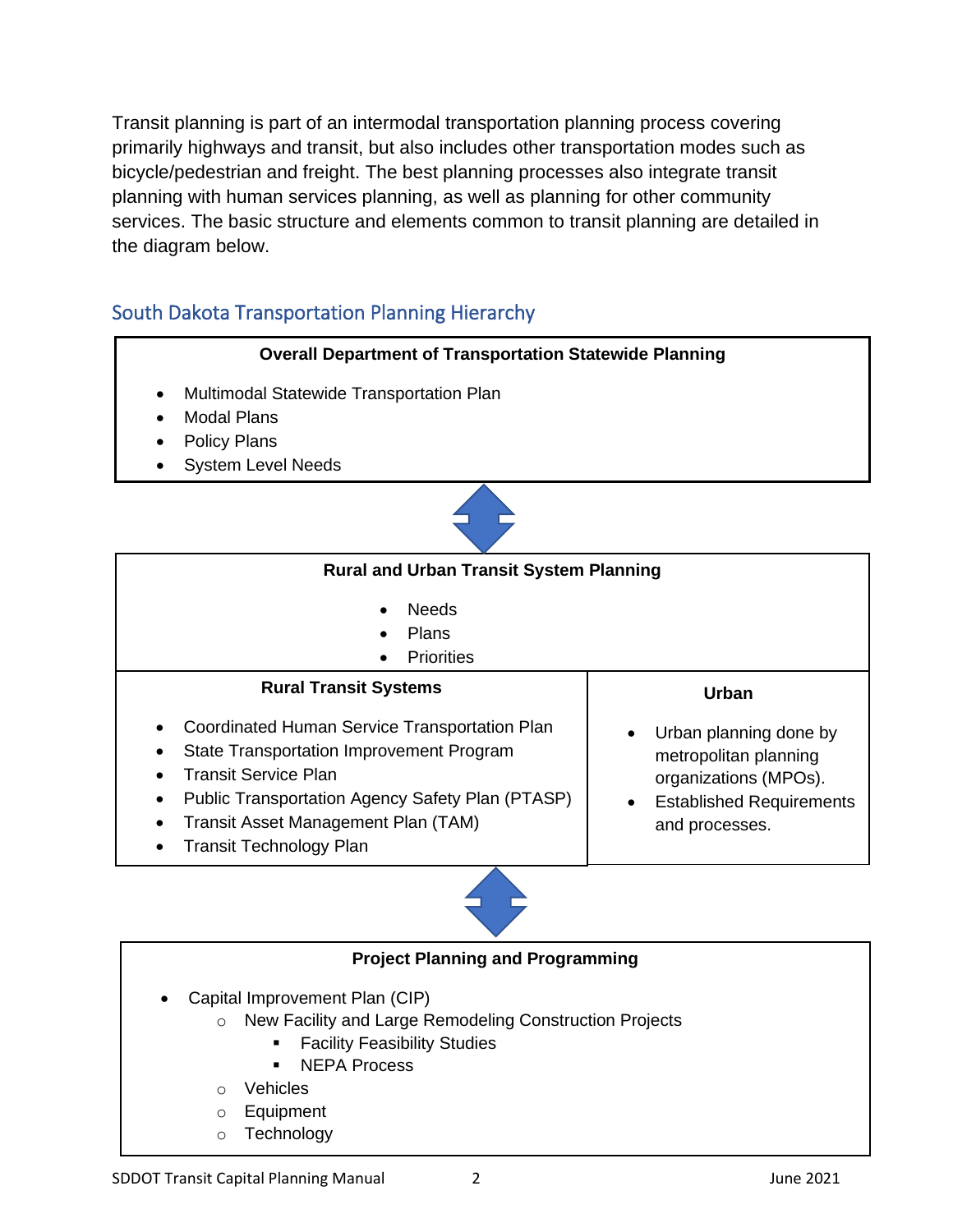This manual is a guide for developing the Capital Improvement Plan (CIP) listed in the bottom box of the Planning Hierarchy diagram. The capital assets of transit systems include existing rolling stock such as buses and vans, fixed facilities such as buildings, and major capitalized equipment such as vehicle lifts and diagnostic equipment. They are funded through a variety of local sources including farebox revenues, along with state and federal grant programs.

Despite the availability of these funding sources, resources are limited and both the South Dakota Department of Transportation (SDDOT) and the transit agencies must make decisions about how to spend funds prudently. SDDOT has to determine on an annual basis the total statewide transit capital need for the next five years. Providers currently submit this information to SDDOT in what is known as the 5 Year Plan. The 5 Year Plan can also be called the CIP to better reflect the use of the data captured.

This manual broadly outlines the process that systems can use to develop a CIP. Some best practices used by transit agencies to develop the CIP include:

- Develop a vision for the system that is compatible with community goals
- Conduct capital planning on an ongoing basis
- Gather equipment and facility information from the TAM Plan
- Base project priorities on a long-term capital investment strategy
- Engender the support of federal, state, and local officials
- Build community support for the capital program

#### Capital Improvement Plan

A CIP can be thought of as an annualized program of capital facility and equipment needs – programmed annually for the next 5 years. In the past, plans represented an idealized vision of the future and they became little more than "wish lists." Today, plans are constrained by the revenues that are reasonably expected within the planning timeframe. A financially constrained CIP presents prioritized improvements based on the financial capacity to fund the plan.

To prepare a CIP there must be an accurate understanding of the replacement value and condition of the existing capital asset base and a projection of future service needs. The capital asset base is defined as existing revenue rolling stock (revenue vehicles), fixed facilities (administrative, maintenance, and passenger), and major capitalized equipment such as vehicle lifts, diagnostic equipment, and maintenance vehicles. Also, implicit in development of an accurate financially constrained CIP is a projection of future capital funds availability and overall financial capacity to supply the forecasted service levels along with any capital asset expansion and maintenance costs.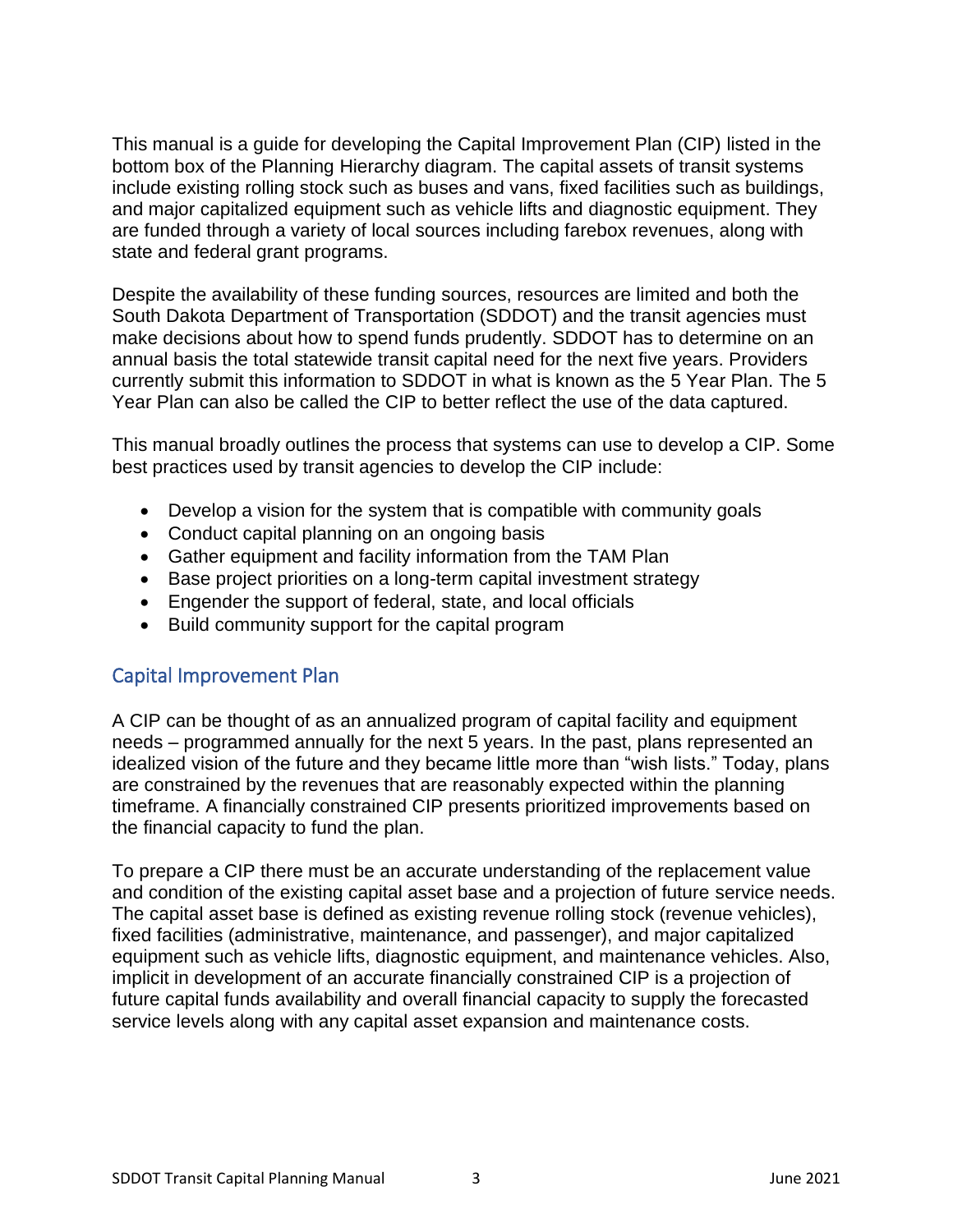### Determine the Priorities

Start the capital planning process by determining the assets needed to meet current and future transit service goals. Rank the projects in order of importance and assign a tier based on anticipated funding levels. The projects selected for the capital plan optimize limited resources and align with the agency's immediate and long-term goals.



## Classify the Projects

Organize projects into three categories which relate to the Capital Grant Application form.

| <b>Rolling Stock</b>             | <b>Minivans</b><br>$\bullet$ |  |  |  |  |  |
|----------------------------------|------------------------------|--|--|--|--|--|
| <b>(Transportation Projects)</b> | Narrow Body<br>$\bullet$     |  |  |  |  |  |
|                                  | <b>Wide Body</b>             |  |  |  |  |  |
|                                  | Etc.<br>$\bullet$            |  |  |  |  |  |
| Equipment                        | Software<br>$\bullet$        |  |  |  |  |  |
|                                  | <b>Tablets</b>               |  |  |  |  |  |
|                                  | Cameras                      |  |  |  |  |  |
|                                  | Etc.<br>$\bullet$            |  |  |  |  |  |
| Facility                         | Maintenance                  |  |  |  |  |  |
|                                  | Remodel<br>$\bullet$         |  |  |  |  |  |
|                                  | <b>New Construction</b>      |  |  |  |  |  |
|                                  | Etc.                         |  |  |  |  |  |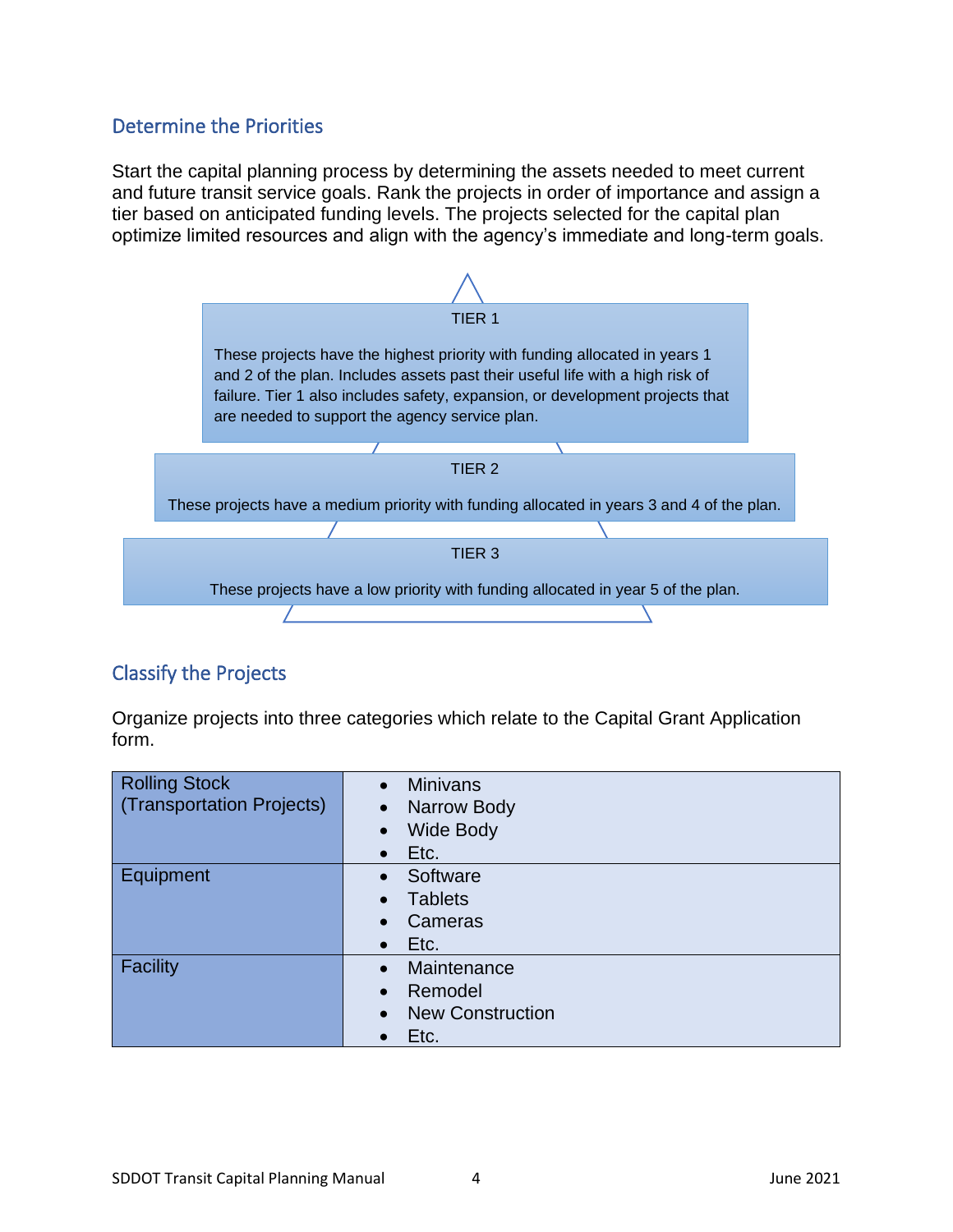# Prioritize the Projects Based on Funding Capacity

A CIP has two parts – a capital budget and a capital program. The capital budget is the upcoming year's spending plan for capital items. The capital program is a plan for capital expenditures that typically extends four years beyond the capital budget.

| Projects                      | <b>Current</b> | FY <sub>2</sub> | FY3       | FY4       | FY <sub>5</sub> |
|-------------------------------|----------------|-----------------|-----------|-----------|-----------------|
| <b>Rolling Stock</b>          | \$168,000      | \$95,000        | \$112,000 | \$95,000  | \$178,000       |
| <b>ADA Van Replacements</b>   | \$58,000       |                 |           |           | \$63,000        |
| 16 + 2 Bus Replacements       |                | \$95,000        |           | \$95,000  |                 |
| 28 + 2 Bus Replacements       | \$110,000      |                 | \$112,000 |           | \$115,000       |
| <b>Facilities</b>             | \$125,000      | \$190,000       | \$690,000 |           |                 |
| <b>Replace Boilers</b>        | \$125,000      |                 |           |           |                 |
| Vehicle Lifts - 2 Each Year   |                | \$190,000       | \$190,000 |           |                 |
| <b>New Storage Facility</b>   |                |                 | \$500,000 |           |                 |
| <b>Equipment</b>              | \$30,000       | \$43,500        | \$7,000   | \$21,500  | \$50,000        |
| <b>Shop Equipment</b>         | \$25,000       | \$12,000        | \$7,000   | \$14,500  | \$17,000        |
| <b>Furniture &amp; Office</b> | \$5,000        |                 |           | \$7,000   |                 |
| Equipment                     |                |                 |           |           |                 |
| <b>Administration Vehicle</b> |                | \$31,500        |           |           | \$33,000        |
| <b>Total Costs</b>            | \$323,000      | \$328,500       | \$809,000 | \$116,500 | \$228,000       |

#### Example Table 1: 5-Year Costs

The sources for paying for the capital improvement plan need to be identified in the corresponding 5-Year Funding Plan.

#### Example Table 2: 5-Year Funding Plan

| Funding              | <b>Current</b> | FY <sub>2</sub> | FY <sub>3</sub> | FY4       | FY <sub>5</sub> |
|----------------------|----------------|-----------------|-----------------|-----------|-----------------|
| <b>Federal</b>       |                |                 |                 |           |                 |
| Section 5310 Funds   |                |                 |                 |           |                 |
| Section 5311 Funds   |                |                 |                 |           |                 |
| Section 5339 Funds   | \$258,400      | \$262,800       | \$647,200       | \$93,200  | \$182,400       |
| <b>State</b>         |                |                 |                 |           |                 |
| <b>State Funding</b> |                |                 |                 |           |                 |
| Local                |                |                 |                 |           |                 |
| <b>Local Capital</b> | \$64,600       | \$65,700        | \$161,800       | \$23,300  | \$45,600        |
| <b>Total Funding</b> | \$323,000      | \$328,500       | \$809,000       | \$116,500 | \$228,000       |

Note how a new facility is planned in FY3 with a large amount of local capital. By carefully planning the project, management can begin to accumulate local match for the project years in advance. A recovery year can be programmed the following year.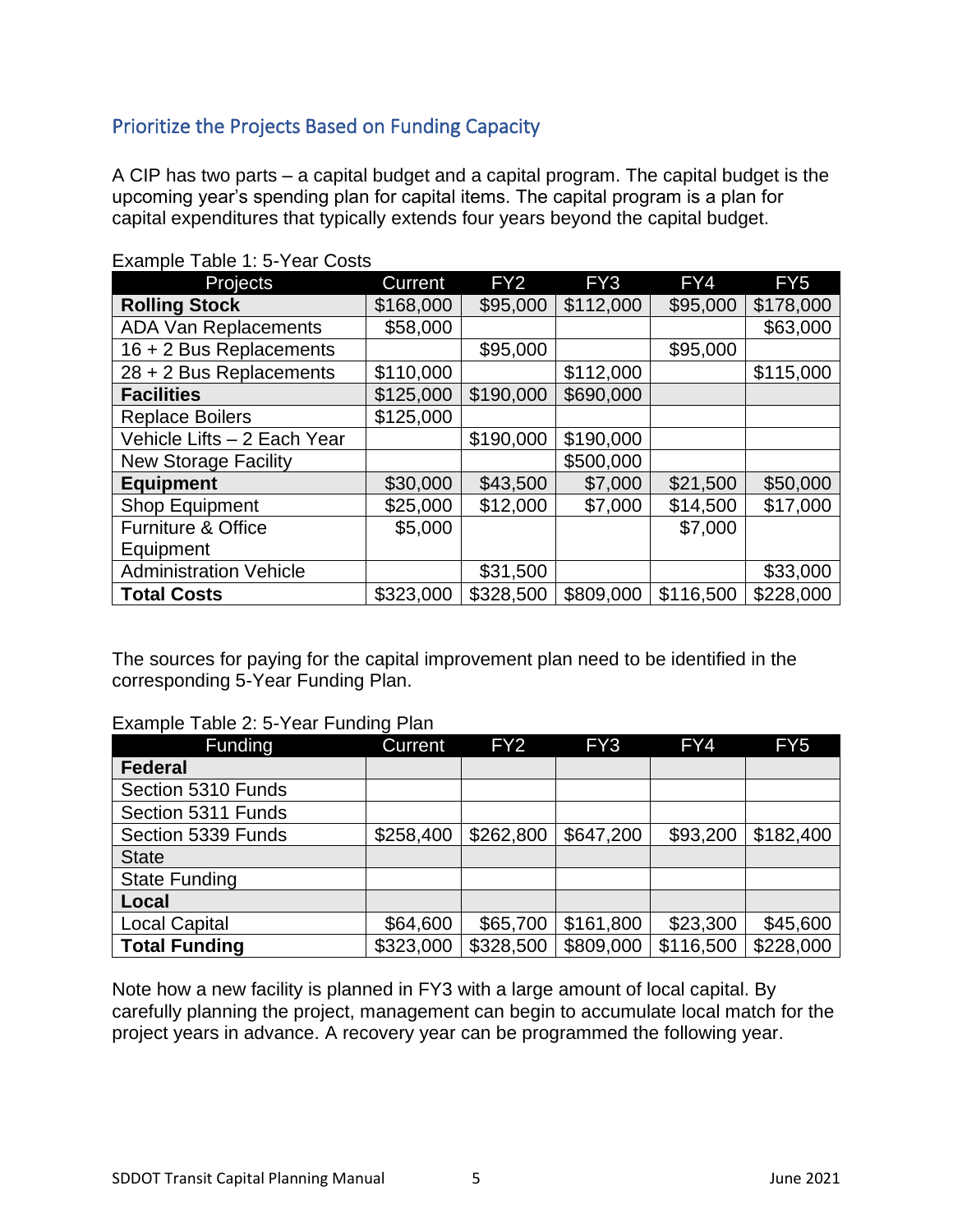# **Summary**

The flowchart below illustrates another way to prioritize projects with limited funding.



**Capital Planning Process** 

A sound and well-designed program of capital investments can provide a transit system with a host of benefits including improved system reliability, reduced operating costs and increased ridership and farebox revenues. A capital improvement plan is the result of a process that identifies needs, inventories assets, assesses funding availability and resources, and prioritizes investments.

The more in-depth the consideration of future investments, the more likely the agency will be able to fund and sustain a long-term capital investment strategy. This strategy should be based upon the vision for transit in the community, knowledge of historical and current system performance and an awareness of the market forces and trends that will influence transit in the future.

The more a transit agency is visible and active in the community, the more successful it will be at garnering support and financial resources for its capital program. These best practices combined with the proper planning tools can be used to help transit agencies